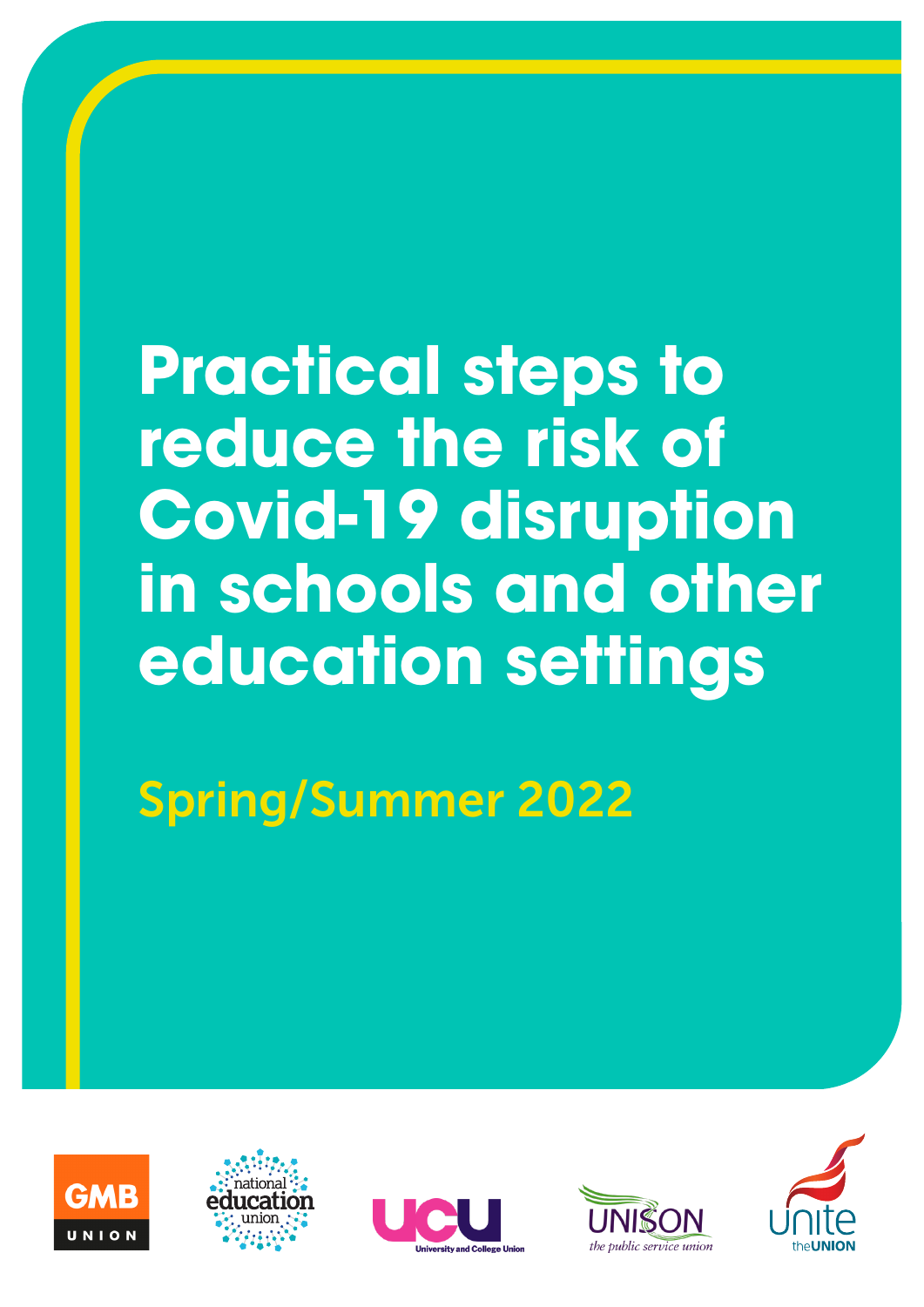## Practical steps to reduce the risk of Covid-19 disruption in schools and other education settings – Spring/Summer 2022

#### Joint union guidance for schools and other settings

Though there has been extreme pressure on schools again in 2022, most school and college staff have now had their double vaccination and booster. Our focus has always been, and remains, on preventing educational disruption, which has meant recommending measures to keep staff and children as protected from the virus as possible in very challenging circumstances. Prevalence is still high, and the pandemic is not over. Covid-19 still has the potential to cause disruption to education whether through new variants, Omicron spikes or through the impact of repeat infections.

This revised guidance has been issued by the joint unions (NEU, GMB, UCU, Unison and Unite) for use in schools and other settings from March 2022. It:

- $\Box$  brings together the relevant public health guidance, including from the DfE;
- $\Box$  reflects what is required by health and safety law; and
- $\blacksquare$  incorporates the joint unions' steer on how best to implement this in education settings.

#### Risk assessments

- $\blacksquare$  It is still a legal requirement that leaders regularly review and update risk assessments, in consultation with union reps and staff, whenever circumstances change, to reflect the current level of risk. The DfE guidance [Schools](https://assets.publishing.service.gov.uk/government/uploads/system/uploads/attachment_data/file/1057106/220224_Schools_guidance.pdf)  [COVID-19 operational guidance](https://assets.publishing.service.gov.uk/government/uploads/system/uploads/attachment_data/file/1057106/220224_Schools_guidance.pdf)  [\(publishing.service.gov.uk\)](https://assets.publishing.service.gov.uk/government/uploads/system/uploads/attachment_data/file/1057106/220224_Schools_guidance.pdf) is also clear on this, referring to risk assessments as 'living documents' with active arrangements needing to be in place to monitor whether the controls are effective. Revision of risk assessments offers an opportunity for staff to organise around what is important to them collectively.
- $\Box$  Revised procedures should be clearly communicated to staff, students, parents/carers, contractor staff, visitors and visiting workers and their implementation monitored.
- $\blacksquare$  The position of the most vulnerable staff, and those who are pregnant, should continue to be addressed through individual risk assessments. Read our full joint union advice for staff at greater risk [here](https://neu.org.uk/advice/high-risk-groups).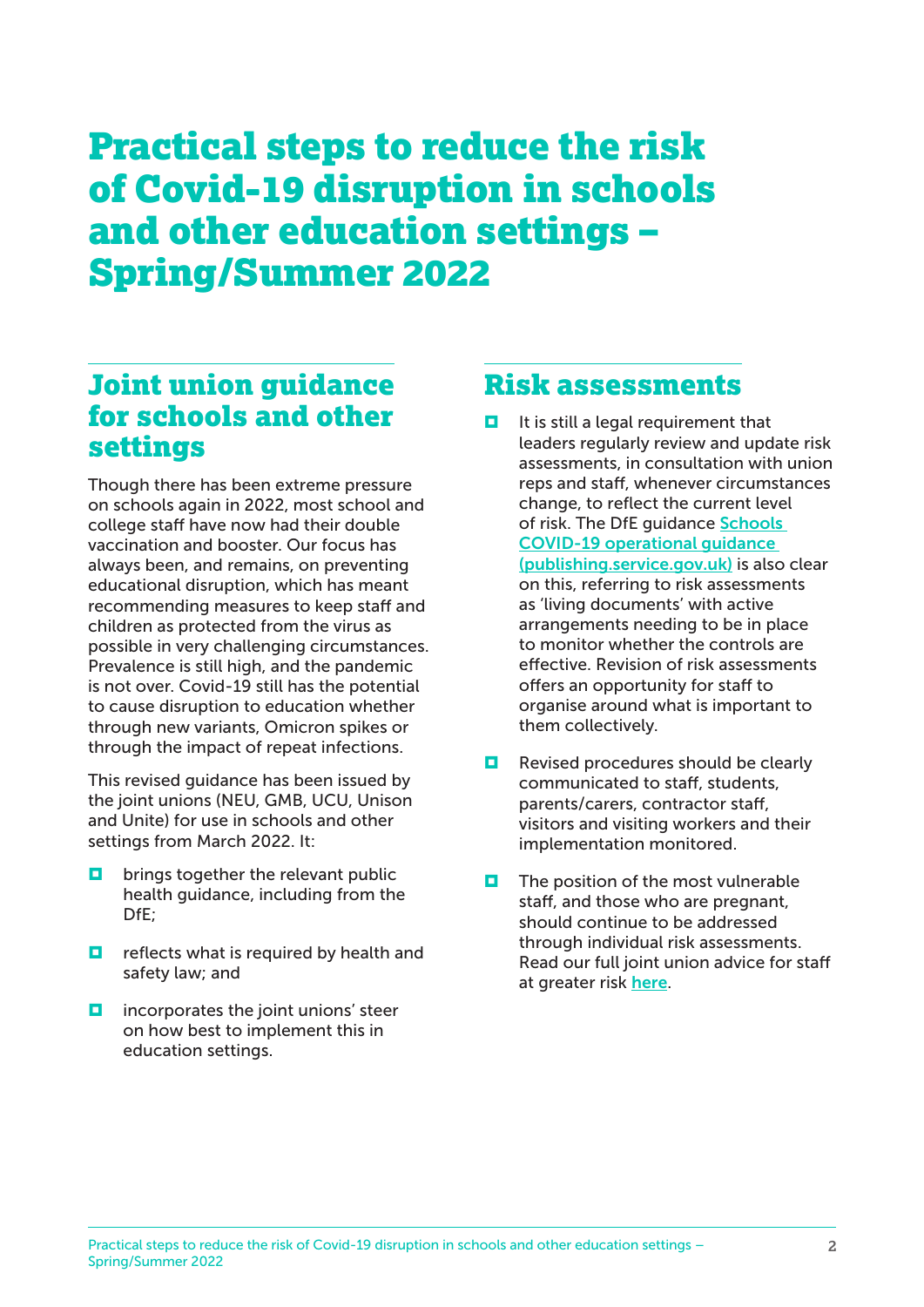#### Vaccinations

Although it is an individual's choice, we continue to urge all members to get fully vaccinated, including boosters. This message is reflected in the DfE's own guidance [Schools COVID-19 operational guidance](https://assets.publishing.service.gov.uk/government/uploads/system/uploads/attachment_data/file/1057106/220224_Schools_guidance.pdf)  [\(publishing.service.gov.uk\)](https://assets.publishing.service.gov.uk/government/uploads/system/uploads/attachment_data/file/1057106/220224_Schools_guidance.pdf). This is to protect everyone, including more vulnerable colleagues and students, the community, the provision of in-person education and, ultimately, the ability of the NHS to treat the backlog of serious non-Covid-related conditions. Where necessary, any remaining staff who have not yet been vaccinated should be allowed paid time off so they can receive their jabs and boosters at the earliest possible opportunity. Health professionals are continuing to urge pregnant women to get their vaccines as unvaccinated pregnant women are at greater risk of severe illness and pre-term birth.

#### Ventilation

Covid-19 spreads through the air. Good ventilation reduces the amount of virus in the air and therefore helps reduce the risk from aerosol transmission. It is key to a safer indoor working environment, and this is recognised by the DfE which recommends Health and Safety Executive guidance on air conditioning and ventilation during the Covid-19 pandemic [Ventilation and](https://www.hse.gov.uk/coronavirus/equipment-and-machinery/air-conditioning-and-ventilation/index.htm)  [air conditioning during the coronavirus](https://www.hse.gov.uk/coronavirus/equipment-and-machinery/air-conditioning-and-ventilation/index.htm)  [\(COVID-19\) pandemic \(hse.gov.uk\)](https://www.hse.gov.uk/coronavirus/equipment-and-machinery/air-conditioning-and-ventilation/index.htm) and CIBSE Covid-19 advice [CIBSE - Coronavirus](https://www.cibse.org/coronavirus-covid-19)  [COVID 19](https://www.cibse.org/coronavirus-covid-19).

- $\Box$  The level of CO2 acts as a proxy for the Covid-19 risk as people exhale airborne viruses when they exhale CO2. All settings should by now have access to Government-provided CO2 monitors and ventilation measures should keep CO2 below 800ppm in all occupied classrooms.
- $\Box$  The CO2 monitoring results should feed into a risk assessment, and if the levels are consistently above 800ppm, and ventilation cannot be improved,

naturally or mechanically, then options available include reducing the number of people in the room, reducing the length of time groups spend in the room, or temporarily vacating the room. Any areas identified as having levels of CO2 consistently above 800ppm should be provided with equipment to supplement ventilation, such as a HEPA filtration unit. The Department for Education (DfE) rolled out a very limited number of these units, but most schools were not able to benefit from this scheme. We cannot recommend models, but this resource [Portable Air](https://cleanaircrew.org/air-cleaners/)  [Cleaner \(HEPA filter\) buying guide -](https://cleanaircrew.org/air-cleaners/)  [Clean Air Crew](https://cleanaircrew.org/air-cleaners/) should be helpful.

 $\Box$  Improving ventilation must remain a focus for the long term, to reduce the risk of transmission of other airborne viruses, to aid concentration in the classroom and to help schools meet their sustainability goals.

#### Face Coverings and PPE

- $\Box$  The joint unions believe that face coverings played a valuable role in reducing transmission of the Omicron variant, which could otherwise have been even higher. Although face coverings are no longer recommended by the Government, we encourage schools and other settings to adopt an agile approach and respond appropriately and proportionately to spikes and outbreaks by reinstating the wearing of masks as part of risk assessments and in response to local public health guidance. This is in line with DfE guidance which states that schools need to be ready with contingency plans to step up guidance where required.
- $\Box$  No member of staff or pupil in any setting should be prevented from wearing a face covering in any part of the premises.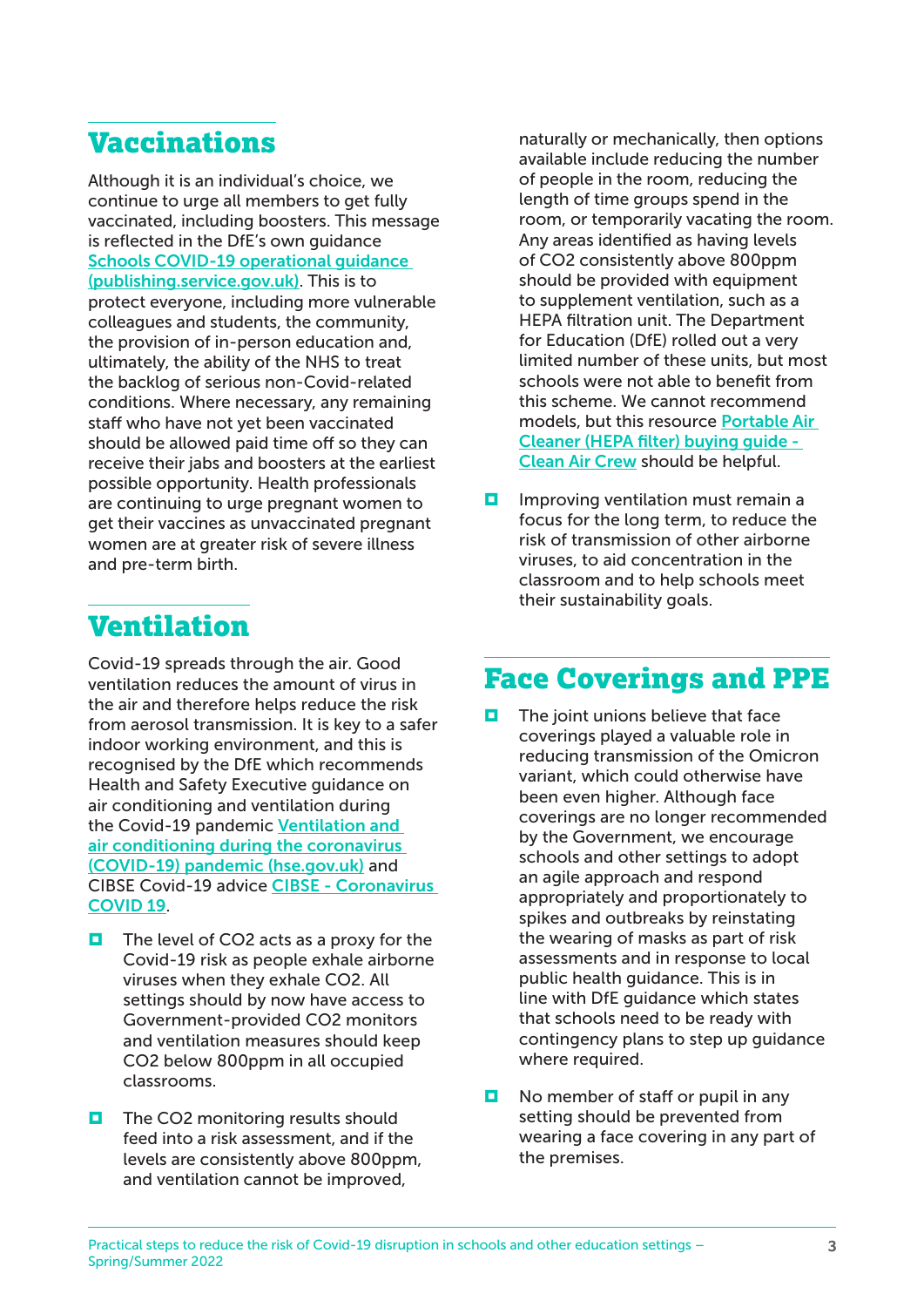- $\blacksquare$  Personal protective equipment (PPE) should continue to be provided for staff administering first aid, medical care or personal care activities in all educational settings.
- $\Box$  FFP2/3 masks should be made available to staff who were previously classified as clinically extremely vulnerable or otherwise at significantly greater risk, and any member of staff who is anxious about their situation.
- $\blacksquare$  Where face coverings are worn, pupils who rely on lip reading or facial expressions to communicate, can be supported by the wearing of transparent face coverings.

#### Asymptomatic testing

- $\Box$  Staff and pupils in specialist SEND settings, AP and SEND units in mainstream schools or equivalent in FE colleges, are currently advised by DfE to continue regular twice weekly testing.
- $\Box$  In all other settings, staff and pupils are no longer expected by the Government to continue taking part in regular asymptomatic testing and are instead advised to follow testing advice for the general population. Further information on testing is available in [Get tested for](https://www.nhs.uk/conditions/coronavirus-covid-19/testing/get-tested-for-coronavirus/)  [coronavirus \(COVID-19\) - NHS \(www.](https://www.nhs.uk/conditions/coronavirus-covid-19/testing/get-tested-for-coronavirus/) [nhs.uk\)](https://www.nhs.uk/conditions/coronavirus-covid-19/testing/get-tested-for-coronavirus/).
- $\Box$  We think the Government is withdrawing free testing earlier than it should, and, alongside public health advice, we recommend asymptomatic testing for as long as tests remain freely available.
- $\Box$  In the event of an outbreak, schools may also be advised by their local health team or director of public health to undertake testing of staff and students of secondary age and above for a temporary period.
- $\blacksquare$  We continue to urge leaders to inform staff, parents and students of any

positive cases, as soon as possible, without identifying any individuals directly or indirectly, so people can follow the relevant public health advice that applies to them.

#### Isolation

- $\Box$  Despite the removal of the legal requirement for positive cases to selfisolate, public health advice COVID-19: people with [COVID-19 and their](https://www.gov.uk/government/publications/covid-19-people-with-covid-19-and-their-contacts/covid-19-people-with-covid-19-and-their-contacts)  [contacts - GOV.UK \(www.gov.uk\)](https://www.gov.uk/government/publications/covid-19-people-with-covid-19-and-their-contacts/covid-19-people-with-covid-19-and-their-contacts) is that this should continue to happen so schools are strongly urged to require anyone, staff or pupil, who tests positive, or with suspected Covid-19, [nhs.uk/conditions/coronavirus](https://www.nhs.uk/conditions/coronavirus-covid-19/symptoms/main-symptoms/)[covid-19/symptoms/main-symptoms/](https://www.nhs.uk/conditions/coronavirus-covid-19/symptoms/main-symptoms/), to stay at home and avoid contact with other people. This is also what should happen when experiencing symptoms of other infectious diseases, such as diarrhoea, vomiting, chicken pox etc. Public health advice is that usual routines may resume if negative results are obtained from two lateral flow tests on day 5 and 6 after a positive test/ symptoms began, and temperature is normal. Some people experience a wider range of symptoms beyond a high temperature, new, continuous cough and loss or change to sense of smell or taste [covid.joinzoe.com/](https://covid.joinzoe.com/post/what-are-the-symptoms-of-covid#part_2) [post/what-are-the-symptoms-of](https://covid.joinzoe.com/post/what-are-the-symptoms-of-covid#part_2)[covid#part\\_2](https://covid.joinzoe.com/post/what-are-the-symptoms-of-covid#part_2)
- $\Box$  The DfE quidance Actions for schools [during the coronavirus outbreak -](https://www.gov.uk/government/publications/actions-for-schools-during-the-coronavirus-outbreak)  [GOV.UK \(www.gov.uk\)](https://www.gov.uk/government/publications/actions-for-schools-during-the-coronavirus-outbreak) makes clear that if a parent or carer insists on a pupil attending school where they have a confirmed or suspected case of Covid-19, schools can insist the child stays away, to protect other pupils and staff from possible infection.
- $\Box$  Such absences should be on full sick pay for those staff who are feeling unwell, or on ordinary pay for those who aren't and can work from home.